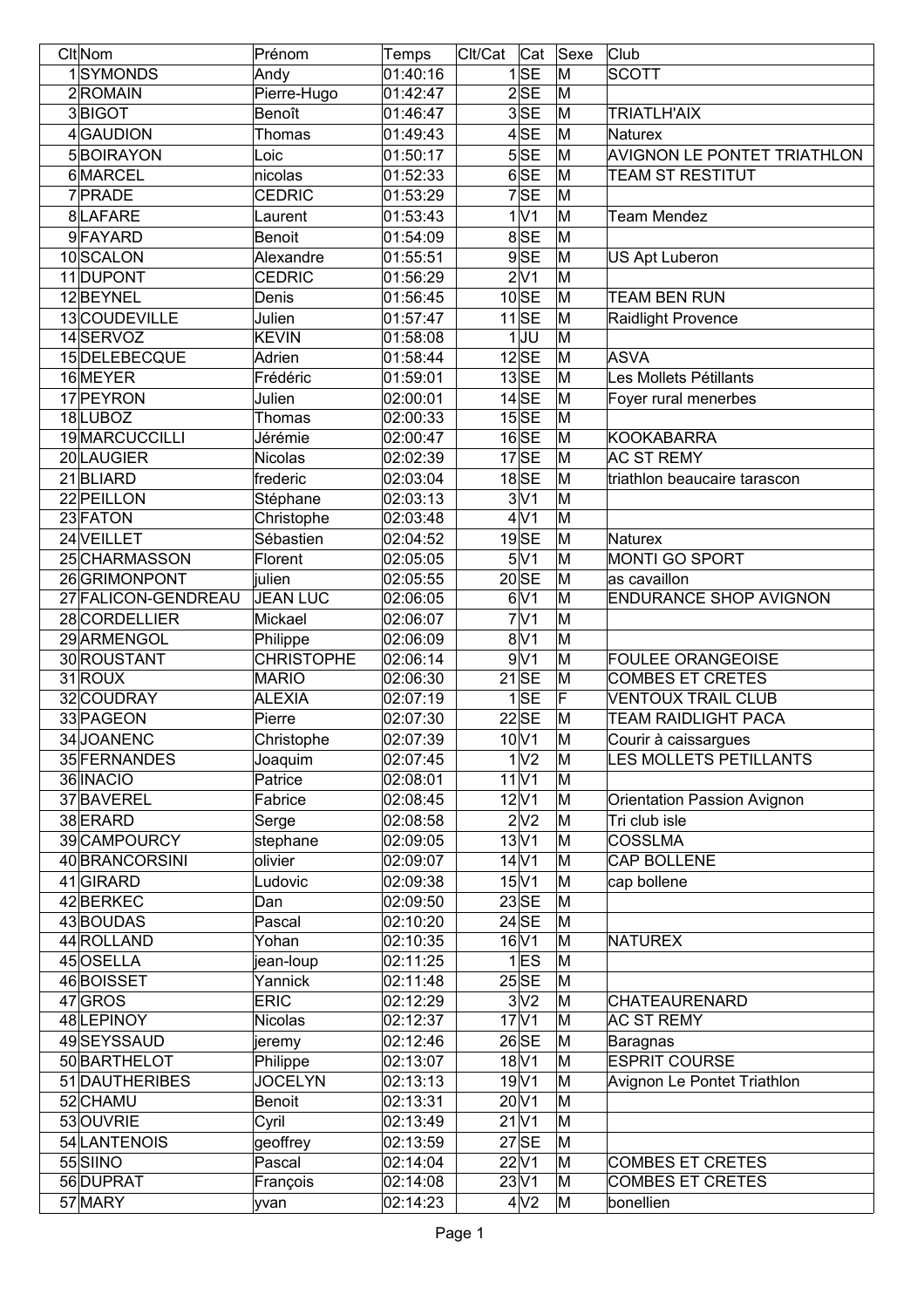| 58BASTIDE      | Gérald          | 02:14:27           | $28$ SE                    | M | Courir à Caissargues              |
|----------------|-----------------|--------------------|----------------------------|---|-----------------------------------|
| 59 BIANCO      | Patrick         | 02:14:30           | 5V <sub>2</sub>            | M | <b>OPA</b>                        |
| 60BELDI        | Frederic        | 02:14:43           | 6V2                        | M |                                   |
| 61 BLANCHARD   | Coralie         | 02:14:53           | 2SE                        | F |                                   |
| 62 ABBATE      | <b>ANTONY</b>   | $\sqrt{0}$ 2:15:12 | $29$ SE                    | M | CAP BOLLENE                       |
| 63 WALLETH     | Sébastien       | 02:15:16           | $30$ SE                    | M | <b>COMBES ET CRETES</b>           |
| 64 RETALI      | Jean-Paul       | 02:15:43           | 7 <sup>2</sup>             | M |                                   |
| 65BERGIA       | <b>PATRICK</b>  | 02:16:02           | 8 <sup>2</sup>             | M | <b>AS CAVAILLON</b>               |
| 66REY          | Françis         | 02:16:42           | 9 <sub>2</sub>             | M | <b>DAWAPASHER</b>                 |
| 67 MILLON      | Alexandre       | 02:17:27           | $24\overline{\sqrt{1}}$    | M |                                   |
| 68 MUNDA       | <b>ALAIN</b>    | 02:18:19           | $25\overline{\sqrt{1}}$    | M | <b>COURIR A CAISSARGUES</b>       |
| 69 GRAU        | yohan           | 02:18:22           | 26 V1                      | M | <b>COURIR A CAISSARGUES</b>       |
| 70COLL         | <b>Bernard</b>  | 02:18:46           | 1 <sup>1</sup>             | M | courir en uzege                   |
| 71 ESTEVE      | david           | 02:18:58           | $27$ V1                    | M |                                   |
| 72 MALET       | Cyril           | 02:19:04           | $28$ V1                    | M | <b>CAVAILLON TRIATHLON CLUB</b>   |
| 73 TORA        | Sylvain         | 02:19:08           | 29 V1                      | M |                                   |
| 74 PROST       | claude          | 02:19:22           | $30$ V1                    | M | cv pernes                         |
| 75 BALTEIRO    | carlos          | 02:19:41           | $31$ V1                    | M | as cavaillon                      |
| 76 RUBIO       | <b>JOSE</b>     | 02:19:59           | $32\overline{\mathrm{V1}}$ | M |                                   |
| 77 ETIENNE     | Frédéric        | 02:20:13           | $33\text{V}1$              | M |                                   |
| 78 FRANCKEL    | Arnaud          | 02:20:18           | 34 V1                      | M |                                   |
| 79 SALMERON    | Alexandre       | 02:20:22           | $31$ SE                    | M |                                   |
| 80 TRAVAILLON  | <b>PHILIPPE</b> | 02:20:29           | $10\overline{\text{V2}}$   | M |                                   |
| 81 TEYSSEDOU   | <b>BRUNO</b>    | 02:20:37           | 11 <sup>2</sup>            | M | <b>COURIR EN UZEGE</b>            |
| 82BLANES       | Guillaume       | 02:20:40           | $32$ SE                    | M | <b>BARAGNAS RAID TEAM</b>         |
| 83 ROGIER      | Serge           | 02:21:28           | $12$ $V2$                  | M | LES JAMBES DE BACCHUS             |
| 84 ROUSSELLE   | <b>FRANCK</b>   | 02:21:32           | 13 <sub>N2</sub>           | M | <b>AC ST REMY</b>                 |
| 85BOUIS        | christophe      | 02:21:36           | $35\text{V}1$              | M | <b>CAP BOLLENE</b>                |
| 86 SAEZ        | virginie        | 02:21:45           | 1 <sup>1</sup>             | F | <b>SMA</b>                        |
| 87 FLAUGERE    | Tom             | 02:21:55           | 33 SE                      | M |                                   |
| 88 LEROY       | Yannick         | 02:21:59           | $34$ SE                    | M | Tarahumara team                   |
| 89 NICHANIAN   | karine          | 02:22:01           | 2 <sup>1</sup>             | F | <b>OPA</b>                        |
| 90LINCK        | Jerome          | 02:22:09           | 36V1                       | M | Courir à Morieres                 |
| 91BROUARD      | Pierre          | 02:22:32           | $35$ SE                    | M | <b>COMBES ET CRETES</b>           |
| 92 THIEBLEMONT | thomas          | 02:22:49           | $2$ UU                     | M |                                   |
| 93 CURTAT      | Eric            | 02:23:31           | 14 <sub>V2</sub>           | M | <b>ESPRIT COURSE</b>              |
| 94 MOLINAS     | <b>FLORIAN</b>  | 02:23:33           | $37$ V1                    | M | <b>FOULEE DES SORGUES</b>         |
| 95 CONTARET    | Nicolas         | 02:23:35           | 36 SE                      | M | La foulée Vedénaise               |
| 96 FERRET      | William         | 02:23:37           | 38 V1                      | M | <b>ECLA</b>                       |
| 97 LACHESNAYE  | fitzgerald      | 02:23:39           | 39 V1                      | M |                                   |
| 98 BAUSSENOT   | Lionel          | 02:24:12           | 40 V1                      | M |                                   |
| 99JOUANEN      | francois        | 02:24:33           | $37$ SE                    | M | <b>Team Raidlight Provence</b>    |
| 100 BARET      | Frédéric        | 02:24:43           | $2\sqrt{3}$                | M | <b>ADAS INRA</b>                  |
| 101 LOUVET     | <b>Didier</b>   | 02:25:09           | $41$ V1                    | M | <b>FOULEE CASTELPAPALE</b>        |
| 102 CHABAS     | Jean-François   | 02:25:33           | 42 V1                      | M |                                   |
| 103 SANCHEZ    | Stéphan         | 02:25:47           | 15V2                       | M | Les Mollets Pétillants            |
| $104$ ADAM     | jean francois   | 02:26:14           | $16$ $V2$                  | M | villeneuve off course             |
| 105 PLANTEVIN  | Thierry         | 02:26:19           | 17 <sup>2</sup>            | M |                                   |
| 106 OLIVE      | eric            | 02:26:22           | 43 V1                      | M | Ventoux Triathlon Club Carpentras |
| 107 ROUSSOT    | Pascal          | 02:26:36           | 38 SE                      | M |                                   |
| 108BELLON      | boris           | 02:26:41           | 18 <sup>2</sup>            | M | villeneuve off course             |
| 109 LAGUNA     | Jérome          | 02:27:29           | 39SE                       | M | <b>COMBES ET CRETES</b>           |
| 110 THOMAS     | Jérome          | 02:27:33           | $44\overline{\mathrm{V1}}$ | M | <b>COMBES ET CRETES</b>           |
| 111 TESTON     | Pascal          | 02:27:43           | 19 <sub>V2</sub>           | M | <b>CAP BOLLENE</b>                |
| 112GRESSIN     | <b>Bruno</b>    | 02:27:45           | $20\text{V}2$              | M | <b>CAP BOLLENE</b>                |
| 113BAERT       | <b>ESTELLE</b>  | 02:27:49           | 3SE                        | F | CAP Bollène - baragnas            |
| 114 ALCARAZ    | Adrien          | 02:28:04           | $40$ SE                    | M | Tarahumara team                   |
| 115 BIDE       | Jean Philippe   | 02:28:20           | 45 V1                      | M | Foulée des 7 rivières             |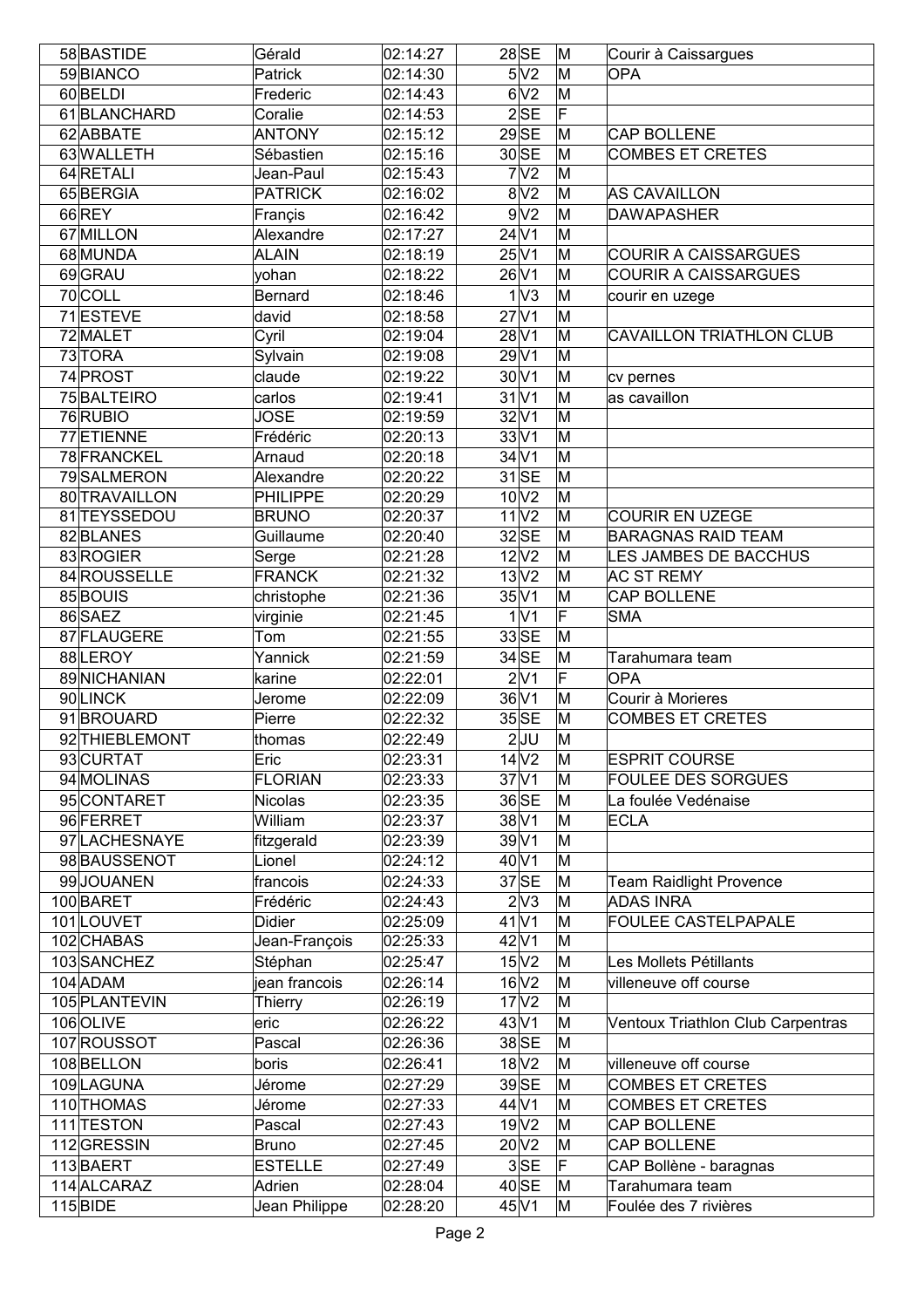| 116 FLIGEAT    | Alexandre            | 02:28:43 | 46 V1                       | M  |                                            |
|----------------|----------------------|----------|-----------------------------|----|--------------------------------------------|
| 117 CATEL      | Gilles               | 02:28:58 | 47 V1                       | M  | Bagnols Marcoule Athlétisme                |
| 118 CATEL      | Guillaume            | 02:28:59 | 48 V1                       | M  | Bagnols Marcoule Athlétisme                |
| 119BESSET      | <b>JEAN-PHILIPPE</b> | 02:29:08 | $21\overline{\overline{2}}$ | M  | Les Mollets Pétillants                     |
| 120 RAZAC      | Camille              | 02:29:20 | $41$ SE                     | M  |                                            |
| 121JALLADE     | Pierre               | 02:29:27 | 22 V2                       | M  |                                            |
| 122 SUIRE      | Serge                | 02:29:52 | 49 V1                       | M  |                                            |
| 123 PHAM-TRONG | Denis                | 02:29:53 | 23V2                        | M  | LES MOLLETS PETILLANTS                     |
| 124 CHALAL     | bezza                | 02:29:57 | $24$ $V2$                   | M  |                                            |
| 125 COURTOIS   | Pierre               | 02:29:59 | 3JU                         | M  |                                            |
| 126 DA SILVA   | Manuel               | 02:30:01 | 50 V1                       | M  |                                            |
| 127BOUDET      | Guillaume            | 02:30:13 | 51 V1                       | M  |                                            |
| 128 LATOUR     | <b>LAURENT</b>       | 02:30:27 | 52 V1                       | M  | baskets fumantes                           |
| 129 MINIER     | Michael              | 02:30:29 | $42$ SE                     | M  | <b>COMBES ET CRETES</b>                    |
| 130BEAUGE      | cecile               | 02:30:37 | 4SE                         | F  |                                            |
| 131 VALETTE    | Jean Paul            | 02:30:48 | 3V3                         | M  |                                            |
| 132 FORGEOIS   |                      |          | 3 V1                        | F  | Courir en Usège<br><b>TARAHUMARAS TEAM</b> |
|                | <b>CATHERINE</b>     | 02:30:50 |                             |    |                                            |
| 133ROCCELLI    | <b>LORENZO</b>       | 02:31:02 | 53 V1                       | ΙM | FOS OLYMPIQUE CLUB                         |
| 134 MAURIN     | Frédéric             | 02:31:04 | $43$ SE                     | M  |                                            |
| 135BONZON      | Arnaud               | 02:31:06 | $44$ SE                     | M  |                                            |
| 136 CARRERA    | Stephan              | 02:31:10 | $25\text{V}2$               | M  |                                            |
| 137 DETOURNAY  | Fabian               | 02:31:28 | $45$ SE                     | M  | <b>COMBES ET CRETES</b>                    |
| 138 PERRIN     | Guillaume            | 02:31:33 | 46 SE                       | M  | <b>FOULEE DU CHASSELAS</b>                 |
| 139WENNACK     | ∣iean                | 02:31:38 | 26 V2                       | M  |                                            |
| 140 BOUILLANNE | <b>CHARLES</b>       | 02:31:41 | $27$ $V2$                   | M  |                                            |
| 141 CHASSILLAN | Ludovic              | 02:31:44 | 54 V1                       | M  |                                            |
| 142BEGUE       | Philippe             | 02:31:47 | 28 V <sub>2</sub>           | M  | Garriguettes                               |
| 143CHABERT     | Bernard              | 02:32:03 | 29 V <sub>2</sub>           | M  |                                            |
| 144 CALLENS    | <b>LAURENT</b>       | 02:32:13 | 55 V1                       | M  | <b>LES MOLLETS PETILLANTS</b>              |
| 145 CHARLIER   | Estelle              | 02:32:15 | 4 <sup>1</sup>              | F  | <b>LES MOLLETS PETILLANTS</b>              |
| 146 MOREL      | Richard              | 02:32:17 | 30V2                        | M  | <b>COMBES ET CRETES</b>                    |
| 147 BENAYOUN   | <b>STEPHANE</b>      | 02:32:39 | 56 V1                       | M  | <b>ESPRIT COURSE</b>                       |
| 148 FONTANA    | ralph                | 02:33:33 | 57 V1                       | M  |                                            |
| 149GRUSON      | Stéphane             | 02:33:53 | 58 V1                       | M  |                                            |
| 150 ZINS       | François             | 02:33:55 | 59 V1                       | M  |                                            |
| 151 ALAZAIS    | Bernard              | 02:33:58 | 60 V1                       | M  |                                            |
| 152 SILVESTRE  | Olivier              | 02:34:04 | 61 <sub>V1</sub>            | M  | LA FOULEE DES SORGUES                      |
| 153 GILLET     | <b>MORGANE</b>       | 02:34:25 | 5SE                         | F  | <b>Team Raidlight Provence</b>             |
| 154 SARRAUTE   | Herve                | 02:34:27 | 4 <sup>2</sup>              | M  |                                            |
| 155 DE SOLAN   | Benoît               | 02:34:34 | $62$ V1                     | M  |                                            |
| 156 LANCRY     | <b>CHRISTOPHE</b>    | 02:35:08 | $47$ SE                     | M  | <b>COURIR A CAISSARGUES</b>                |
| 157 CUTILLAS   | Nicolas              | 02:35:24 | 63 V1                       | M  | <b>Baskets fumantes</b>                    |
| 158 CHAMBEYRON | Dominique            | 02:35:35 | $31$ $V2$                   | M  | <b>Mistral Adventura</b>                   |
| 159SCHMITT     | Philippe             | 02:35:39 | $32\text{V}2$               | M  |                                            |
| 160 GOUVERNET  | Guillaume            | 02:35:45 | $48$ SE                     | M  |                                            |
| 161 GALTIER    | thierry              | 02:35:51 | 33 V2                       | M  | foulee du chasselas                        |
| 162 DESPRINGRE | Xavier               | 02:35:59 | 34 <sub>V2</sub>            | M  | <b>CAP BOLLENE</b>                         |
| 163 MORIN      | Pascal               | 02:36:07 | $35\text{V}2$               | M  | mollets petillants                         |
| 164 ALLAIS     | stephane             | 02:36:11 | 64 V1                       | M  |                                            |
| 165 DUCLAIROIR | Phillipe             | 02:36:55 | 36 V2                       | M  | CAF VENTOUX                                |
|                |                      |          | 65 V1                       | M  | <b>COURIR A CAISSARGUES</b>                |
| 166 PAGANO     | Stéphane             | 02:37:17 |                             |    |                                            |
| 167 UNAL       | Clément              | 02:37:31 | $49$ SE                     | M  |                                            |
| 168 GOMEZ      | Frédéric             | 02:37:49 | 37 <sub>N2</sub>            | M  |                                            |
| 169 PICARD     | Denis                | 02:38:00 | $50$ SE                     | M  | <b>CAP Bollène</b>                         |
| 170 MULA       | helene               | 02:38:12 | 1 <sub>2</sub>              | F  | combes et crêtes                           |
| 171 OSELLA     | christophe           | 02:38:15 | 38 V <sub>2</sub>           | M  |                                            |
| 172BOUCHET     | Olivier              | 02:38:27 | 66 V1                       | M  | <b>LES BASKETS FUMANTES</b>                |
| 173 RANCHIN    | philippe             | 02:38:38 | 39V2                        | M  | VILLENEUVE OFF COURSE                      |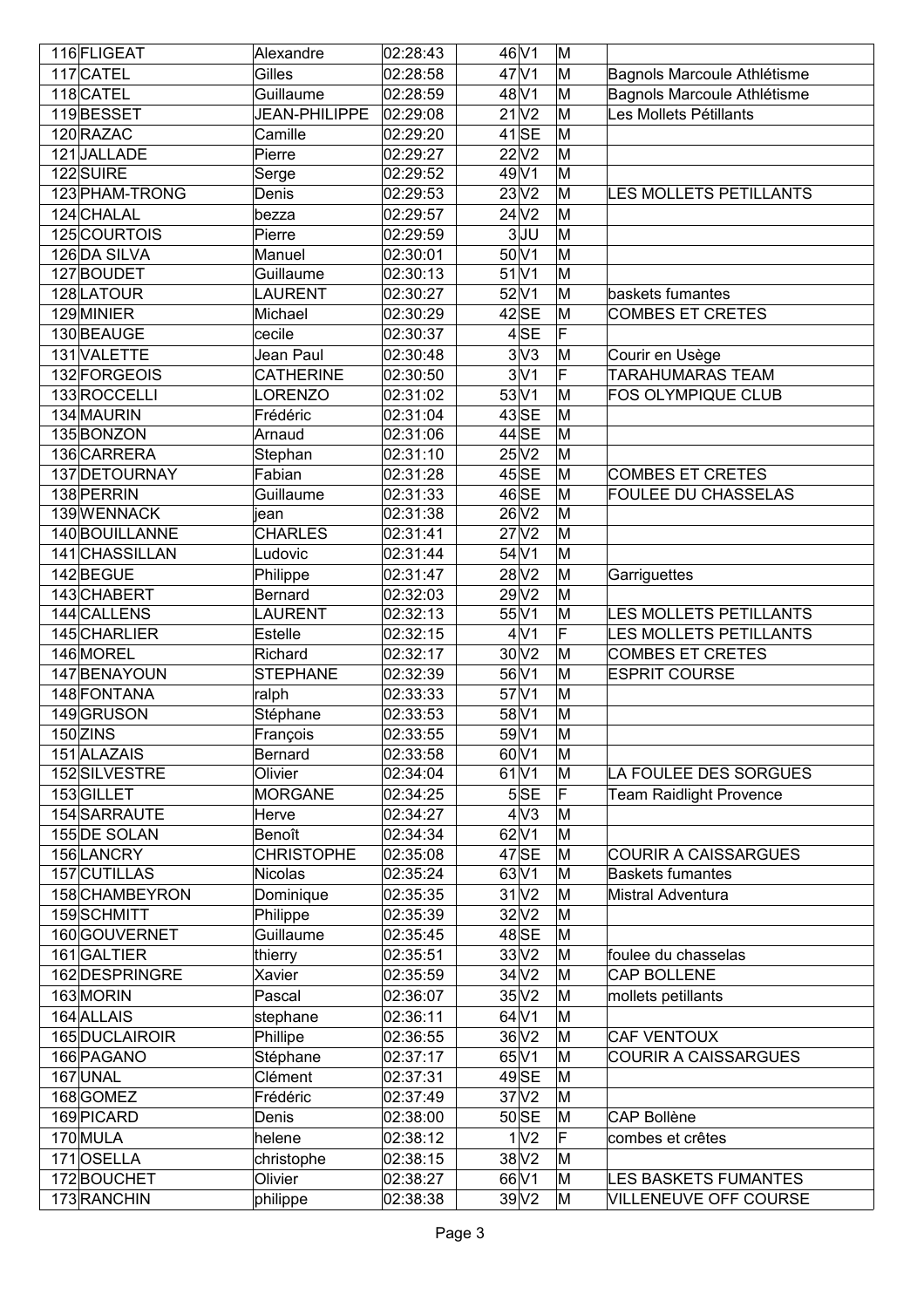| 174 LIAUTAUD               | David           | 02:38:49             | $67$ V1                    | M      |                                 |
|----------------------------|-----------------|----------------------|----------------------------|--------|---------------------------------|
| 175 DESPLANQUES            | Olivier         | 02:39:17             | $68\overline{\mathrm{V1}}$ | M      |                                 |
| 176 SOULET                 | Gilles          | 02:39:23             | $69\overline{\mathrm{V1}}$ | M      |                                 |
| 177 FARGIER                | Fabien          | 02:39:34             | 70 V1                      | M      | <b>COURIR A CAISSARGUES</b>     |
| 178 GOUIN                  | Gilles          | 02:39:40             | 71 <sub>V1</sub>           | M      |                                 |
|                            |                 |                      |                            |        |                                 |
| 179 CHEVALIER              | Eric            | 02:39:46             | 72V1                       | M      | raidlight provence / 7 rivières |
| 180 MARTIN                 | <b>PHILIPPE</b> | 02:39:51             | 73 V1                      | M      |                                 |
| 181 MERENCIANO             | Dominique       | 02:40:06             | 74 V1                      | M      |                                 |
| 182 LAURENT                | Pascal          | 02:40:23             | 5 <sup>N</sup> 3           | M      |                                 |
| 183 VICENTE                | François        | 02:40:33             | $51$ SE                    | M      |                                 |
| 184 LASCOLS                | Fabrice         | 02:41:11             | $6\overline{\text{V3}}$    | M      |                                 |
| 185BERREZ                  | damien          | 02:41:52             | $52$ SE                    | M      | courir a morieres               |
| 186SEBILLE                 | Régis           | 02:41:55             | 75 V1                      | M      |                                 |
| 187 PIERRON                | Christian       | 02:42:03             | 76 V1                      | M      |                                 |
| 188 GOUVERNET              | cedric          | 02:42:25             | $53$ SE                    | M      | foulée vedenaise                |
| 189CHAVALLE                | Magali          | 02:42:30             | 5V1                        | F      |                                 |
| 190 GHILACI                | Linda           | 02:42:34             | 6V1                        | F      |                                 |
| 191 MOINE                  | Laurent         | 02:42:47             | 40 V <sub>2</sub>          | M      | Courir en Usège                 |
| 192CUZON                   | Guillaume       | 02:42:49             | 77 <sub>V1</sub>           | M      |                                 |
| 193JOURDAN                 | Ludovic         |                      | 78 V1                      | M      |                                 |
|                            |                 | 02:42:54             |                            |        | <b>ASPTT Carpentras</b>         |
| 194 ARSAC                  | Sébastien       | 02:43:13             | $54$ SE                    | M      |                                 |
| 195BESSON                  | Sonia           | 02:43:26             | 7 <sup>1</sup>             | F      | courir en uzege                 |
| 196 MICHEL                 | <b>STEPHANE</b> | 02:43:28             | $41$ V <sub>2</sub>        | M      | <b>TEAM SOCODEI</b>             |
| 197 GENTET                 | Eric            | 02:43:30             | 79 V1                      | M      | CAF VENTOUX                     |
| 198 ALTUR                  | Manuel          | 02:43:48             | 80 V1                      | M      |                                 |
| 199FATH                    | mathieu         | 02:43:59             | $55$ SE                    | M      |                                 |
| 200GIRARD                  | <b>Steeve</b>   | 02:44:03             | 56 SE                      | M      |                                 |
| 201GIRARD                  | Sophie          | 02:44:06             | $6$ SE                     | F      | <b>Ventoux Trail Club</b>       |
| 202 BENAMOR                | Abdellouhab     | 02:44:17             | $81$ V1                    | M      | <b>COMBES ET CRETES</b>         |
| 203SOLLIER                 | Serge           | 02:44:21             | $82\overline{\mathrm{V1}}$ | M      | <b>SORGUES ATHLE 84</b>         |
| 204 PALERMINI              | <b>MARTINE</b>  | 02:44:38             | 2 <sup>N</sup> 2           | F      | MILLE PATTES LE PONTET          |
| 205 MARISSAL               | Philippe        | 02:44:46             | 83 V1                      | M      | courir a caissargues            |
| 206COURDIER                | Jean-Marc       | 02:44:49             | 42 V <sub>2</sub>          | M      | <b>BASKET FUMANTES</b>          |
|                            |                 |                      |                            |        |                                 |
| 207 PLAINFOSSE             | Gilles          | 02:44:55             | 84 V1<br>43V2              | M      |                                 |
|                            |                 |                      |                            | M      | Les 1000 pattes du Pontet       |
| 208 DELAZUBERTHORIEZ       | Michel          | 02:45:18             |                            |        |                                 |
| 209 RUBIRA                 | Alexandre       | 02:45:24             | 7 <sup>1</sup>             | M      | <b>FOULEE DU CHASSELAS</b>      |
| 210 BEYNET                 | Alexandre       | 02:45:26             | $57$ $SE$                  | M      |                                 |
| 211 DESPRINGRE             | Françoise       | 02:45:33             | 3 <sub>N2</sub>            | F      | CAP BOLLENE                     |
| 212 SIGNORET               | Gérard          | 02:45:53             | 44 V <sub>2</sub>          | M      | <b>BASKET FUMANTES</b>          |
| 213BRAGATO                 | <b>Brice</b>    | 02:46:00             | 85 V1                      | M      | <b>AS Cavaillon</b>             |
| 214 TURQUAY                | Nicolas         | 02:46:10             | 58SE                       | M      | Les Mollets Pétillants          |
| 215 HISPA                  | Pierrette       | 02:46:27             | 4 <sub>V2</sub>            | F      | <b>AVIGNON LE PONTET</b>        |
| 216 GALVEZ                 | <b>MAYIA</b>    | 02:46:56             | 8 <sup>1</sup>             | F      | <b>USPA</b>                     |
| 217LIBERTI                 | <b>CLAUDE</b>   | 02:47:10             | 45 V2                      | M      |                                 |
| 218 DEBRY                  | Maxime          | 02:47:13             | 59 SE                      | M      |                                 |
| 219 BOUAZIZ                | <b>SALIHA</b>   |                      | 9 <sup>1</sup>             | F      |                                 |
|                            |                 | 02:47:37             |                            |        |                                 |
| 220 CHOLLEY                | Thierry         | 02:47:39             | 46 V <sub>2</sub>          | M<br>M |                                 |
| $221$ DION                 | David           | 02:47:43             | 86 V1                      |        | LES MOLLETS PETILLANTS          |
| 222 WARID                  | Karim           | 02:47:59             | 87 V1                      | M      |                                 |
| 223 DIET                   | Aude            | 02:48:53             | 7SE                        | F      | <b>Team MendeZ</b>              |
| 224 CHASTANIER             | Nicolas         | 02:48:56             | 60 SE                      | M      | <b>Team Mendez</b>              |
| 225 AUDOLY                 | olivier         | 02:49:01             | 47 V2                      | M      | uspa                            |
| 226 SEUILLOT               | francis         | 02:49:08             | 48 V <sub>2</sub>          | M      | triathlon avignon le pontet     |
| 227 DELARQUE               | Alain           | 02:49:14             | 49 V <sub>2</sub>          | M      |                                 |
| 228 NOUBEL                 | Sébastien       | 02:49:23             | 88 V1                      | M      | <b>AS CAVAILLON</b>             |
| 229 ESCALLIER              | claire          | 02:49:53             | $10\text{V}1$              | F      | ECLA LAUDUN L'ARDOISE           |
| 230 LUMINEAU<br>231 PERSYN | Marie           | 02:49:55<br>02:50:11 | 8SE<br>$50\text{V}2$       | F<br>M | <b>ECLA</b>                     |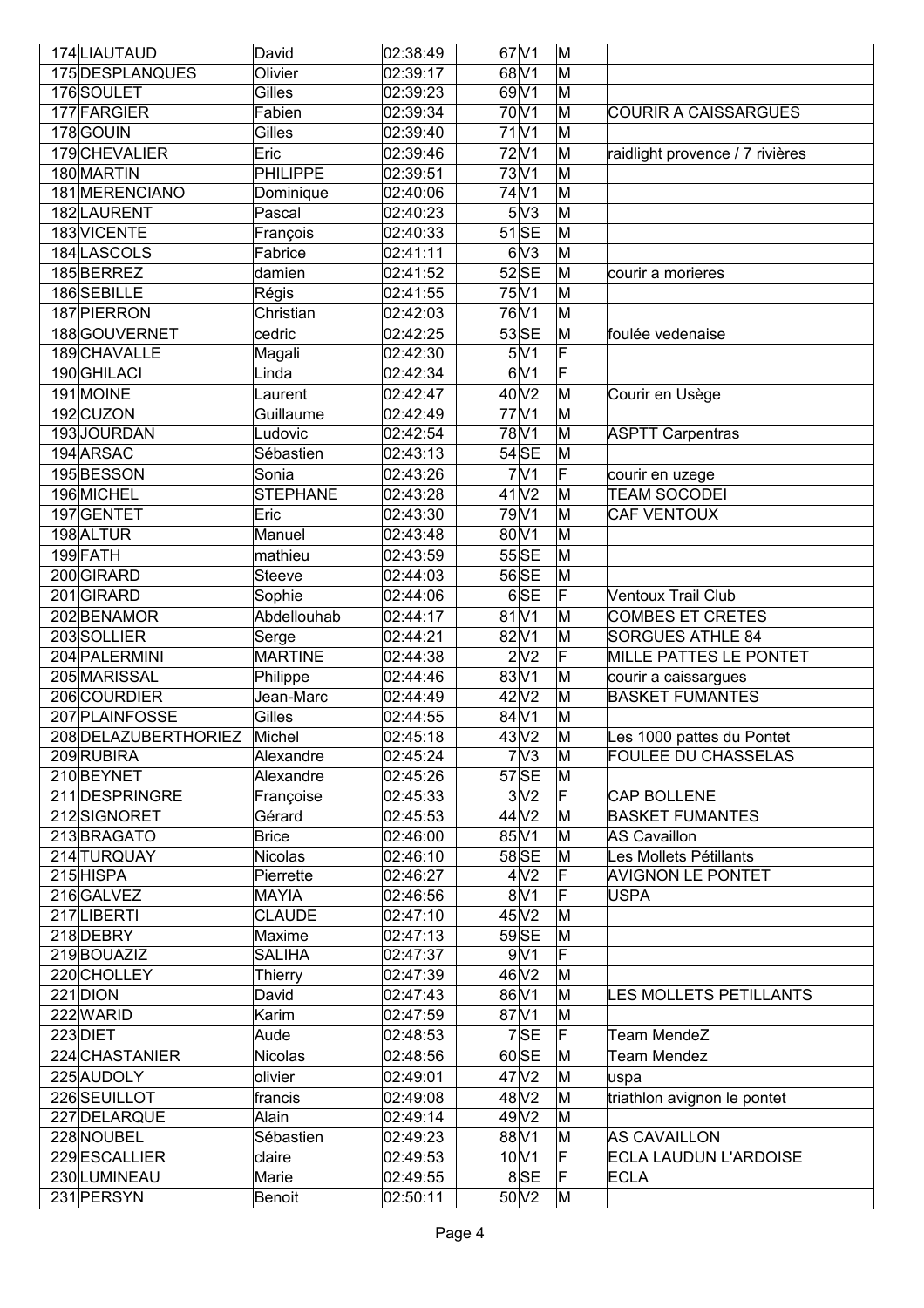| 232 DORE         | Emmanuelle        | 02:50:27 |                             | 11 V1                      | F  | mollets petillants                 |
|------------------|-------------------|----------|-----------------------------|----------------------------|----|------------------------------------|
| 233 WIRTH        | Valérie           | 02:50:38 |                             | $12\text{V}1$              | F  | foulée vedenaise                   |
| 234 BONNEFOY     | <b>EMILIE</b>     | 02:51:02 |                             | $9$ SE                     | F  | H2O - LES ANGLES                   |
| 235 MILLET       | emilie            | 02:51:59 |                             | $10$ SE                    |    | Suez Eau France                    |
| 236 LE MEUR      | Gabrielle         | 02:52:14 |                             | 5 <sup>N</sup> 2           |    |                                    |
| 237 LANE         | Christopher       | 02:52:18 |                             | 89 V1                      | M  |                                    |
| 238 MASSOT       | Christophe        | 02:52:23 |                             | 90 V1                      | M  |                                    |
| 239 CHARMASSON   | Sylvie            | 02:52:28 |                             | 13 V1                      | F  |                                    |
| 240 BROUSSE      | Marine            | 02:52:33 |                             | $14$ V1                    | F  |                                    |
| 241 BLAZEVIC     | Eric              | 02:52:35 |                             | $51$ $V2$                  | M  | <b>ESPRIT COURSE</b>               |
| 242 PASERO       | Fabien            | 02:52:42 |                             | $61$ SE                    | M  | <b>TEAM DAWAPASHER</b>             |
| 243 UBASSY       | Nicolas           | 02:52:46 |                             | $62$ SE                    | M  | <b>DAWAPASHER</b>                  |
|                  |                   |          |                             |                            |    |                                    |
| 244 SALAUN       | <b>FRED</b>       | 02:52:48 |                             | $63$ SE                    | M  | Team Dawapasher / CSA BA 115       |
| 245 KONINGS      | Gérald            | 02:52:50 |                             | $52$ $V2$                  | M  | O.P.A.                             |
| 246 DJEBARI      | marc              | 02:52:57 |                             | $91$ V1                    | ΙM | la bande a bruno                   |
| 247 ACHETTE      | FREDERIC          | 02:53:01 |                             | 92 V1                      | M  | <b>SORGUES ATHLE 84</b>            |
| 248 MICHEL       | Elodie            | 02:53:08 |                             | $15$ V1                    | F  |                                    |
| 249 MEYNADIER    | Frédéric          | 02:53:11 |                             | 93 V1                      | M  |                                    |
| 250 PENAUD       | patrick           | 02:53:17 |                             | 8 <sup>1</sup>             | M  |                                    |
| 251LUSA          | Manon             | 02:53:26 |                             | $11$ SE                    | F  | <b>AVIGNON LE PONTET TRIATHLON</b> |
| 252 NARANJO      | Horacio           | 02:53:53 |                             | 94 V1                      | M  | TRI CLUB ISLE SUR SORGUE           |
| 253 GILLES       | Stéphane          | 02:54:34 |                             | $53\overline{\mathrm{V2}}$ | M  | <b>Baskets Fumantes</b>            |
| 254 RAMBAUD      | Dominique         | 02:54:44 |                             | 95 V1                      | M  |                                    |
| 255 CARRE        | Aurélia           | 02:54:56 |                             | $12$ SE                    | F  | <b>AVIGNON LE PONTET</b>           |
| 256 MILLE        | Marianne          | 02:55:23 |                             | 16 V1                      | F  | LE CLAN DE NOVES                   |
| 257 CHIRON       | <b>Didier</b>     | 02:55:26 |                             | 54 <sup>2</sup>            | M  | LE CLAN DE NOVES                   |
| 258 PUIG         |                   | 02:55:29 |                             | 96 V1                      | M  |                                    |
| 259 RUINET       | stephane          |          |                             | 97 V1                      | M  |                                    |
|                  | Olivier           | 02:55:41 |                             |                            |    |                                    |
| 260 CARPENTIER   | Denis             | 02:56:28 |                             | 9 <sup>1</sup>             | M  | CLET ST PAUL 3 CHATEAUX            |
| 261 FAURE        | Christian         | 02:56:53 |                             | 55 V2                      | M  | <b>COURIR A MORIERES</b>           |
| 262 RUBIO        | Daniel            | 02:57:35 |                             | $10\text{V}3$              | M  | <b>BASKET FUMANTES</b>             |
| 263 MARILLIER    | <b>VALERIE</b>    | 02:57:49 |                             | $17$ V1                    | F  |                                    |
| 264 BOULOGNE     | Quentin           | 02:58:17 |                             | $64$ SE                    | M  | LES JAMBES DE BACCHUS              |
| 265 GALANTI      | Philippe          | 02:59:08 |                             | 56 V <sub>2</sub>          | M  | <b>ASPTT CARPENTRAS</b>            |
| 266 FARNAUD      | Laure             | 02:59:12 |                             | $18$ V1                    | F  | <b>ASPTT CARPENTRAS</b>            |
| 267 RICCI        | Christine         | 02:59:15 |                             | 6 <sup>2</sup>             | F  | <b>ASPTT CARPENTRAS</b>            |
| 268 HUNTZINGER   | christophe        | 02:59:56 |                             | 98 V1                      | M  |                                    |
| 269 LE MAY       | Elise             | 02:59:59 |                             | $13$ SE                    | F  |                                    |
| 270 ROUY         | Jean-Christophe   | 03:00:31 |                             | 65 SE                      | M  | cap bollene                        |
| $271$ GUYONY     | François          | 03:01:08 |                             | 99 V1                      | M  |                                    |
| 272 ALBERT       | Roland            | 03:01:11 |                             | 11 <sup>1</sup>            | M  |                                    |
| 273BEGUE         | <b>PATRICK</b>    | 03:01:31 |                             | 57 V2                      | M  | <b>ASPTT CARPENTRAS</b>            |
| 274 ROUX         | Michael           | 03:01:33 |                             | 66 SE                      | M  |                                    |
| 275 DE ZORDI     | Alexandre         | 03:01:35 |                             | $67$ SE                    | M  |                                    |
| 276 CHAUTARD     | geneviève         | 03:01:55 |                             | 7 <sup>2</sup>             | F  | <b>AC ST REMY</b>                  |
| 277 GIRARD       | Sandrine          | 03:03:08 |                             | 19 <sup>1</sup>            | F  | <b>DAWAPASHER</b>                  |
| 278 LADINETTI    | Nathalie          | 03:03:14 |                             | $14$ SE                    | F  | SOS SAC A PUCES                    |
| 279 THOMAS       | Céline            | 03:03:20 |                             | $15$ SE                    | F  | <b>COCOS TEAM</b>                  |
| 280 ROUX         | Gérald            | 03:03:30 |                             | $12\sqrt{3}$               | M  | <b>ASPTT CARPENTRAS</b>            |
|                  |                   |          |                             |                            |    |                                    |
| 281 AMPRIMO      | Stéphane          | 03:04:20 | 100 V1<br>101 <sub>V1</sub> |                            | M  |                                    |
| 282 VIATOR       | Jean-Jacques      | 03:04:37 |                             |                            | M  |                                    |
| $283$ PIRO       | Olivier           | 03:04:40 | 102 V1                      |                            | M  | <b>AC ST ANDIOL</b>                |
| 284 RICHARD      | Thomas            | 03:05:02 |                             | $68$ SE                    | M  |                                    |
| 285 TCHIBOUDJIAN | michel            | 03:05:10 |                             | $13\text{V}3$              | M  |                                    |
| 286 BRIOT        | Anthony           | 03:05:34 | 103 V1                      |                            | M  |                                    |
| 287 ROUIRE       | Cédric            | 03:06:25 | $104$ V1                    |                            | M  |                                    |
| 288 ROUX         | Daniel            | 03:06:53 | 105 V1                      |                            | M  |                                    |
| 289 CHEVANCE     | <b>CHRISTELLE</b> | 03:07:02 |                             | $16$ SE                    | F  |                                    |